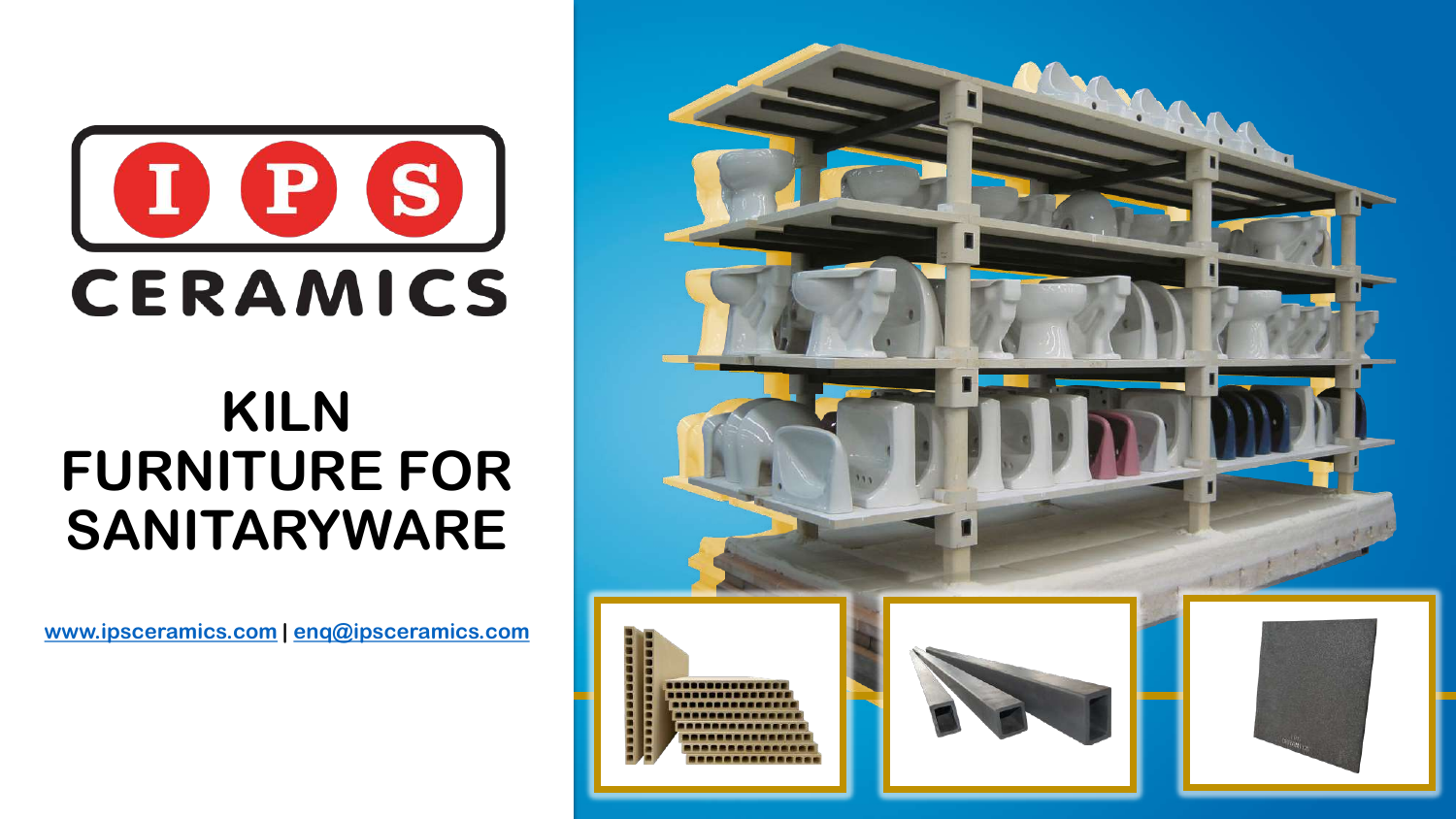

### **WORKING WITH THE SANITARYWARE INDUSTRY**

### **ABOUT US**

- Collective 250+ years experience with designing, manufacturing and distributing ceramics worldwide
- Supply a wide range of kiln furniture and technical ceramic components to many industries



#### **WHAT WE OFFER**

- Strong and dependable products which thrive in the toughest of conditions
- Wide ranging support provided by our dedicated customer service and technical teams
	- Our design teams and robust manufacturing base can design and customize products to fit your exact requirements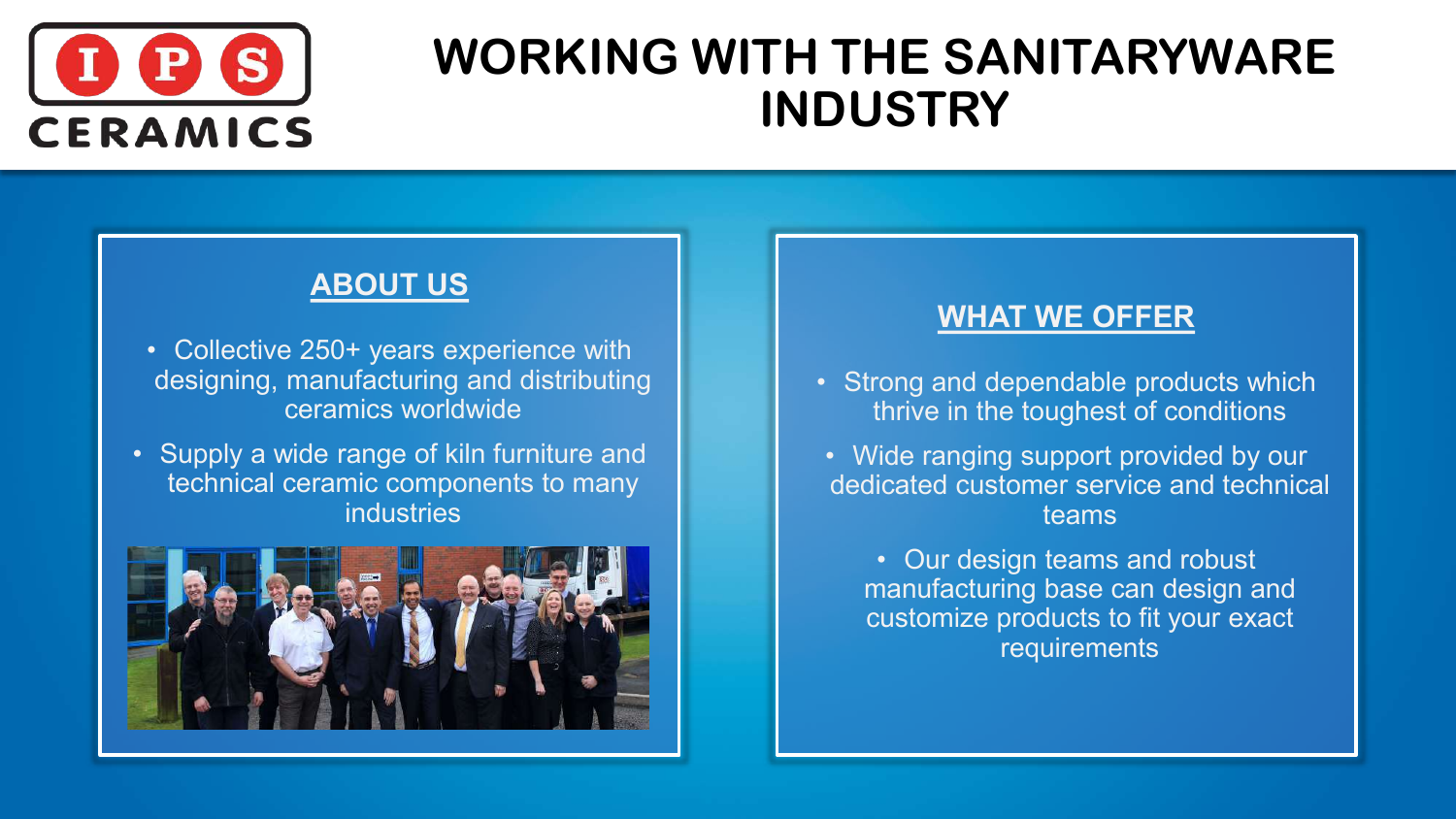

## **OUR SANITARYWARE RANGE INCLUDES:**



- Items comes in a range of sizes and are customisable to fit your applications
- Available in a range of materials most commonly Cordierite and Silicon Carbide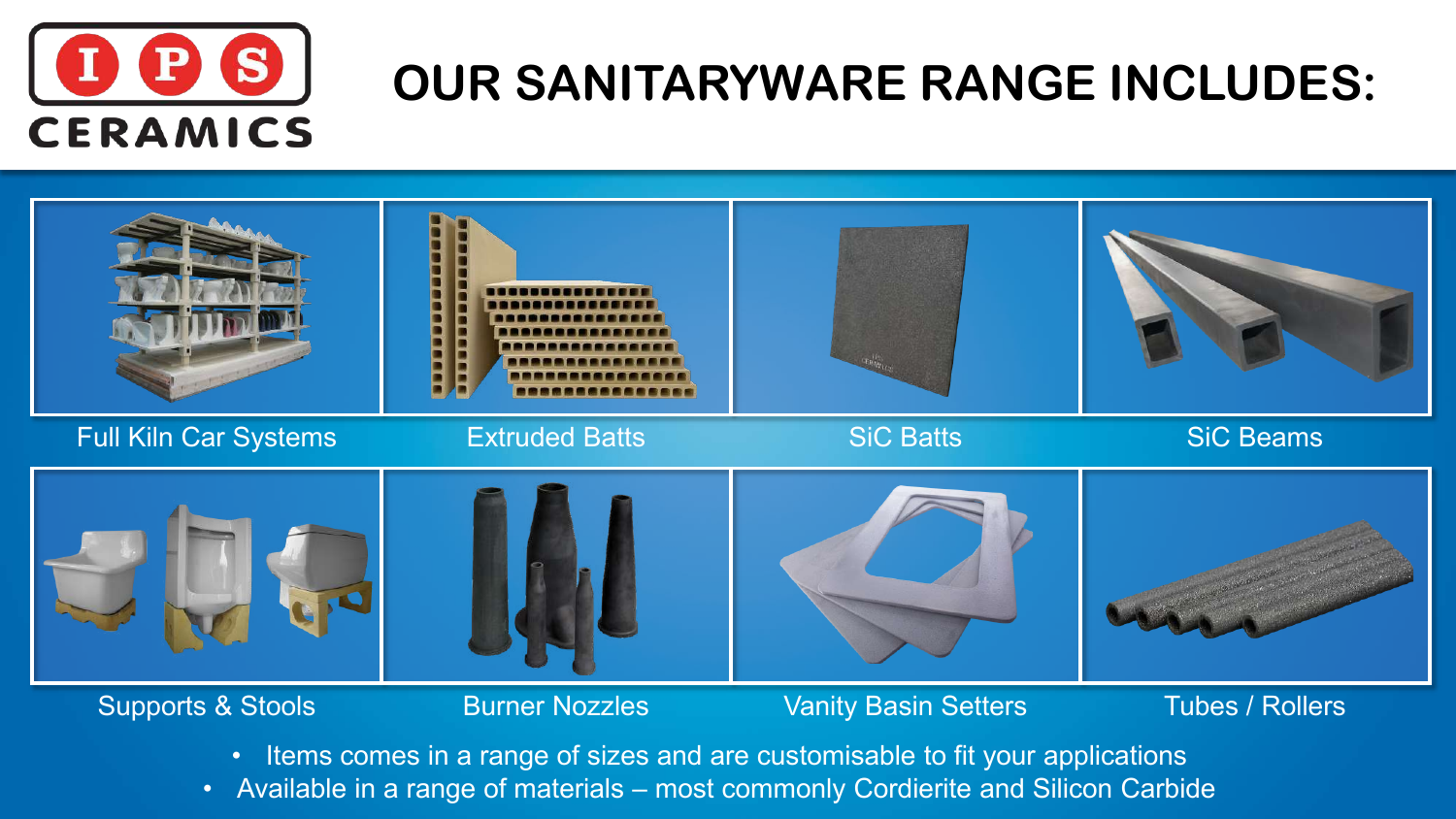

## **MATERIAL SPECIFICATIONS**

| <b>Type</b>                                                         | <b>Cordierite</b><br>(standard*)    | <b>Cordierite</b><br>$(HTR*)$        | <b>Oxide Bonded SiC</b>                                   | <b>Silicon Infiltrated</b><br><b>SiSiC / Reaction</b><br><b>Bonded RBSiC</b> | <b>Nitride Bonded</b><br><b>NBSiC</b>     | <b>Recrystalised ReSiC</b>                                    |
|---------------------------------------------------------------------|-------------------------------------|--------------------------------------|-----------------------------------------------------------|------------------------------------------------------------------------------|-------------------------------------------|---------------------------------------------------------------|
| <b>Properties</b>                                                   | Porous<br>Low density<br>Dependable | Porous<br>Low densitry<br>Dependable | Relatively low cost<br>Good performance<br>Lower strength | High strength<br>Low creep                                                   | High strength<br>Low creep<br>Lightweight | High working temp.<br>Thermal shock<br>resistant<br>Low creep |
| <b>Max. Use Temperature</b>                                         | 1300 °C / 2372 °F                   | 1350 °C / 2462 °F                    | 1400 °C / 2550 °F                                         | 1380 °C / 2500 °F                                                            | 1450 °C / 2650 °F                         | 1650 °C / 3000 °F                                             |
| Density (g/cm <sup>3</sup> )                                        | 1.85                                | 2.00                                 | 2.7                                                       | 3                                                                            | 2.8                                       | 2.7                                                           |
| <b>Open Porosity (%)</b>                                            | 28                                  | 26                                   | 8                                                         | < 0.5                                                                        | 13                                        | 15                                                            |
| <b>Bending Strength (MPa)</b>                                       | $\overline{\phantom{a}}$            | $\qquad \qquad -$                    | 35                                                        | 250                                                                          | 160                                       | 90                                                            |
| <b>Modulus of Elasticity (GPa)</b>                                  | $-$                                 |                                      | 200                                                       | 325                                                                          | 200                                       | 250                                                           |
| <b>Thermal Conductivity (W/mK)</b>                                  | --                                  | --                                   | 15                                                        | 45                                                                           | 25                                        | 25                                                            |
| <b>Coefficient of Thermal</b><br><b>Expansion</b><br>$(X10^{-6}/K)$ |                                     |                                      | 4.5                                                       | 4.5                                                                          | 4.7                                       | 4.8                                                           |